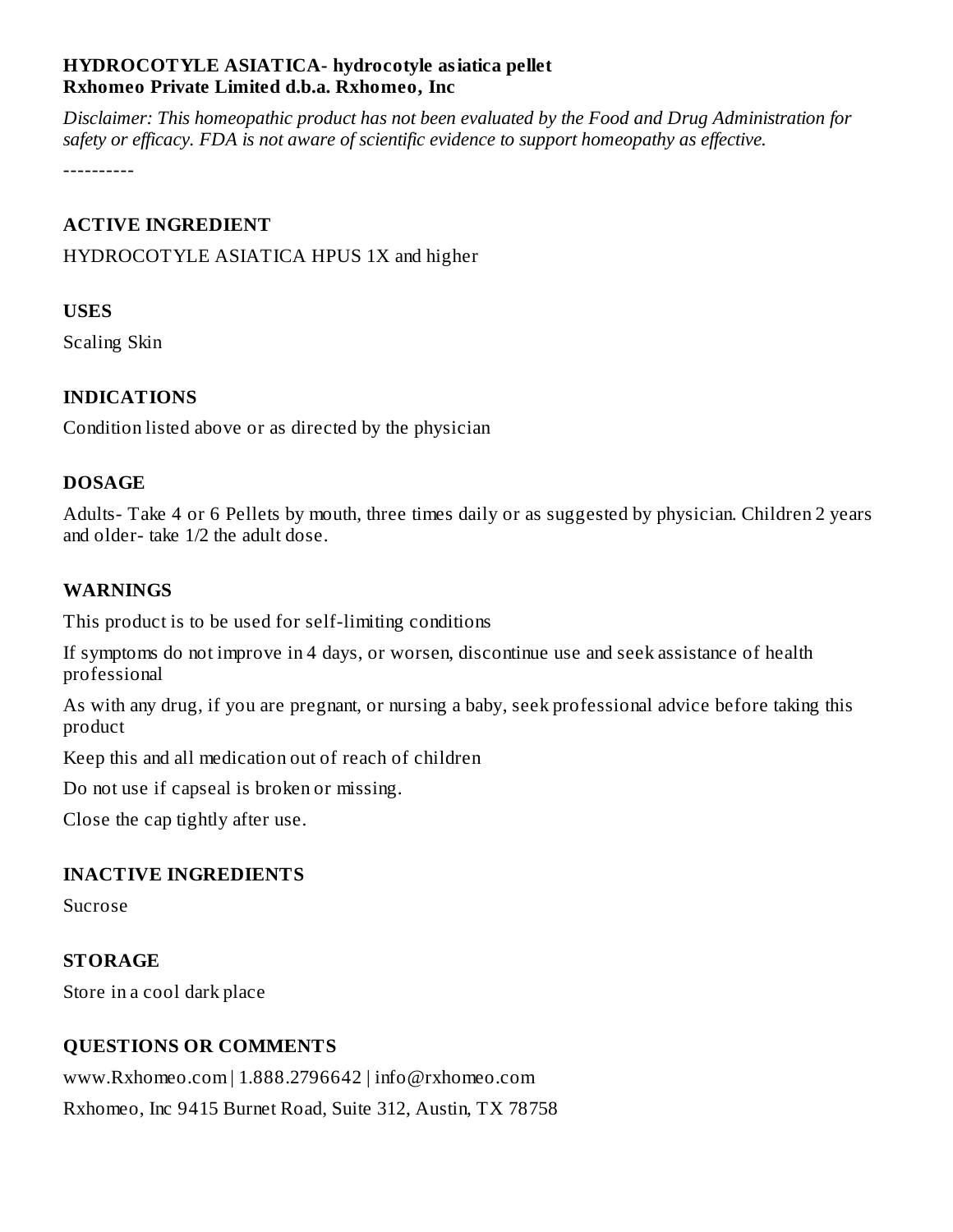

**Labeler -** Rxhomeo Private Limited d.b.a. Rxhomeo, Inc (650833994)